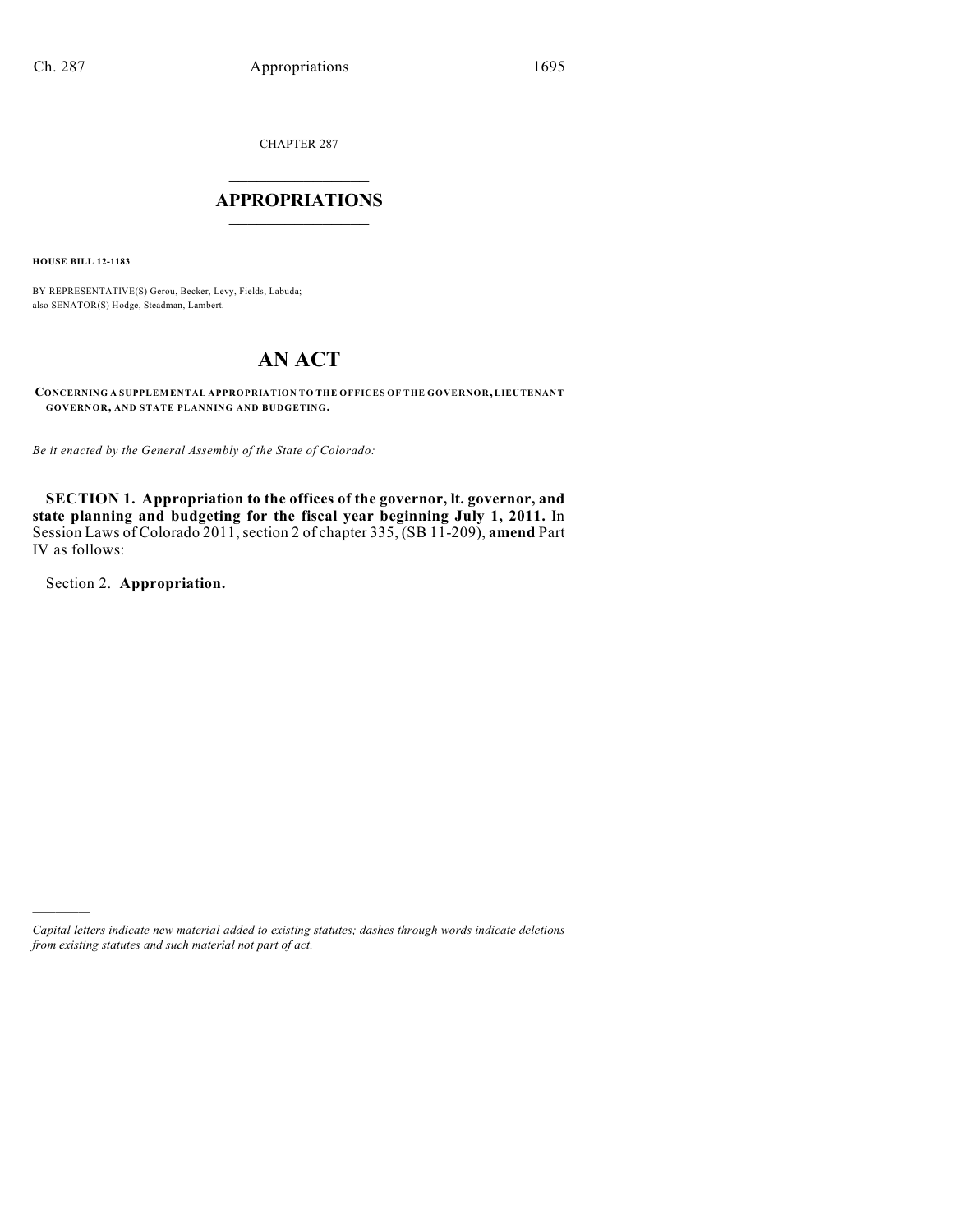|                 |              |                | APPROPRIATION FROM |              |                       |                |  |
|-----------------|--------------|----------------|--------------------|--------------|-----------------------|----------------|--|
| ITEM &          | <b>TOTAL</b> | <b>GENERAL</b> | <b>GENERAL</b>     | <b>CASH</b>  | <b>REAPPROPRIATED</b> | <b>FEDERAL</b> |  |
| <b>SUBTOTAL</b> |              | <b>FUND</b>    | <b>FUND</b>        | <b>FUNDS</b> | <b>FUNDS</b>          | <b>FUNDS</b>   |  |
|                 |              |                | <b>EXEMPT</b>      |              |                       |                |  |
|                 |              |                |                    |              |                       |                |  |

## **PART IV GOVERNOR - LIEUTENANT GOVERNOR - STATE PLANNING AND BUDGETING**

#### **(1) OFFICE OF THE GOVERNOR**

| (A) Governor's Office |           |              |                   |        |
|-----------------------|-----------|--------------|-------------------|--------|
| Administration of     |           |              |                   |        |
| Governor's Office and |           |              |                   |        |
| Residence             | 2,182,262 | 2,163,133    |                   | 19,129 |
|                       |           | $(32.4$ FTE) |                   |        |
| Discretionary Fund    | 19,500    | 19,500       |                   |        |
| Mansion Activity Fund | 200,000   |              | $200,000^{\circ}$ |        |
|                       | 2,401,762 |              |                   |        |
|                       |           |              |                   |        |

This amount shall be from indirect cost recoveries from federal grants received by the Office of the Governor. <sup>a</sup>

 $^{\circ}$  This amount shall be from rental fees for events using Mansion facilities.

### **(B) Special Purpose**

| Health, Life, and Dental | 6,517,528 | 376.769 | 89.506 <sup>a</sup> | 5,735,881         | 315,372 |
|--------------------------|-----------|---------|---------------------|-------------------|---------|
| Short-term Disability    | 117,278   | 7,816   | $.468^{\circ}$      | $101.935^{\circ}$ | 6,059   |

and the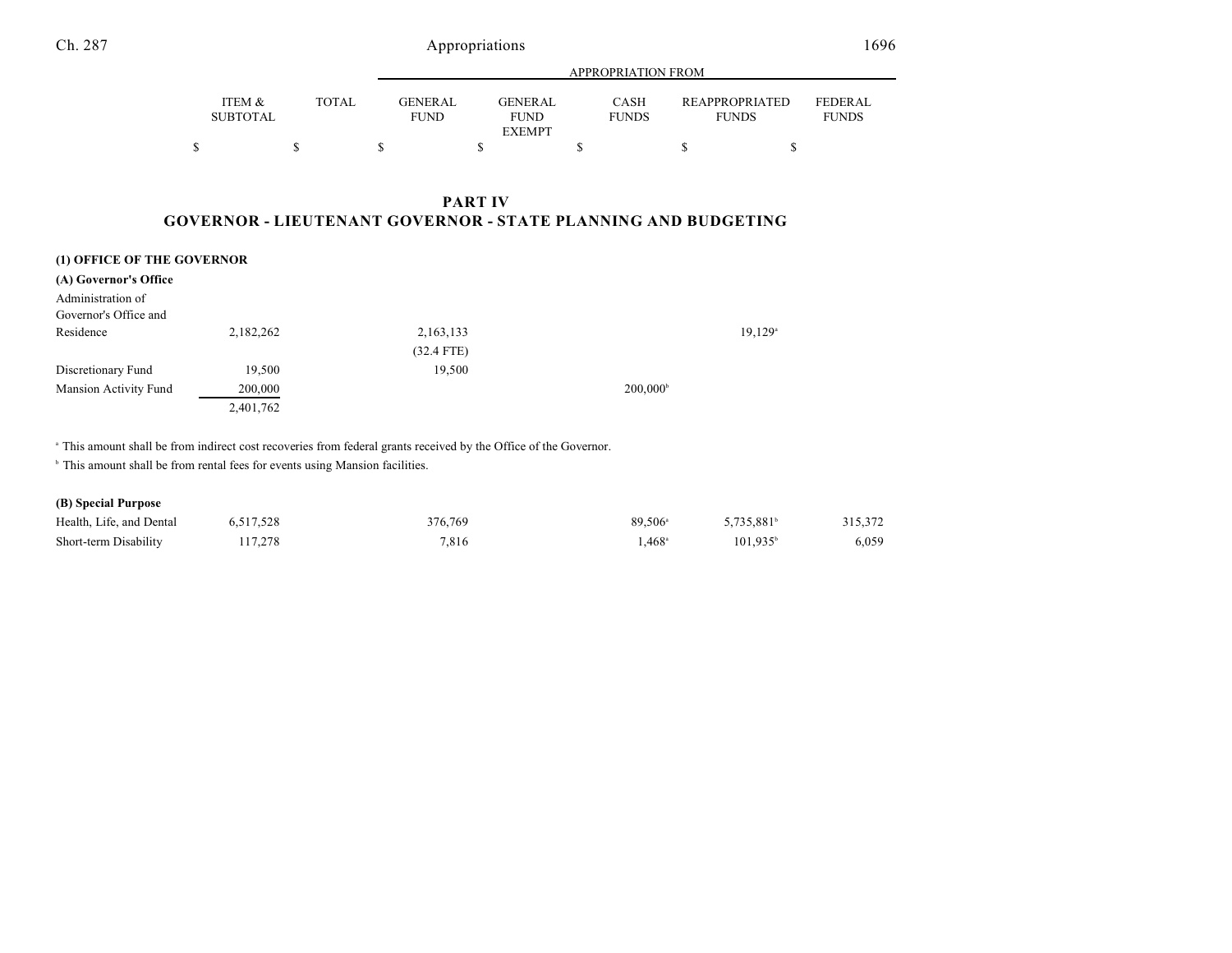| S.B. 04-257 Amortization         |                     |         |                      |                        |        |
|----------------------------------|---------------------|---------|----------------------|------------------------|--------|
| <b>Equalization Disbursement</b> | 1,883,695           | 123,638 | 23,228 <sup>a</sup>  | 1,640,982 <sup>b</sup> | 95,847 |
| S.B. 06-235 Supplemental         |                     |         |                      |                        |        |
| Amortization Equalization        |                     |         |                      |                        |        |
| Disbursement                     | 1,518,837           | 99,352  | $18,665^{\circ}$     | 1,323,800 <sup>b</sup> | 77,020 |
| Shift Differential               | 107,879             |         |                      | $107,879^{\circ}$      |        |
| Workers' Compensation            | 238,235             | 29,065  |                      | $209,170^{\circ}$      |        |
| Legal Services for 8,651         |                     |         |                      |                        |        |
| hours                            | 654,968             | 616,705 |                      | $38,263^b$             |        |
| Lobato Litigation Expenses       | 432,500             | 432,500 |                      |                        |        |
| <b>Multiuse Network</b>          |                     |         |                      |                        |        |
| Payments                         | 44,999              | 35,099  |                      | $9,900^{\circ}$        |        |
| Management and                   |                     |         |                      |                        |        |
| Administration of OIT            | 84,524              | 71,195  | $3,704$ <sup>a</sup> | $4,306^{\circ}$        | 5,319  |
| Payment to Risk                  |                     |         |                      |                        |        |
| Management and Property          |                     |         |                      |                        |        |
| Funds                            | 116,359             | 34,908  |                      | $81,451^b$             |        |
| Vehicle Lease Payments           | H <sub>6</sub> ,449 |         |                      | 116,449                |        |
|                                  | 98,494              |         |                      | 98.494 <sup>b</sup>    |        |
| <b>Leased Space</b>              | 1,290,813           | 563,490 |                      | 727,323                |        |
|                                  |                     |         |                      | 1,290,813 <sup>b</sup> |        |
| Capitol Complex Leased           |                     |         |                      |                        |        |
| Space                            | 462,762             | 264,382 |                      | 198,380                |        |
|                                  |                     | 266,406 |                      | $196,356^{\circ}$      |        |
|                                  | 13,586,826          |         |                      |                        |        |
|                                  | 13,568,871          |         |                      |                        |        |

Ch. 287

Appropriations

1 6 9 7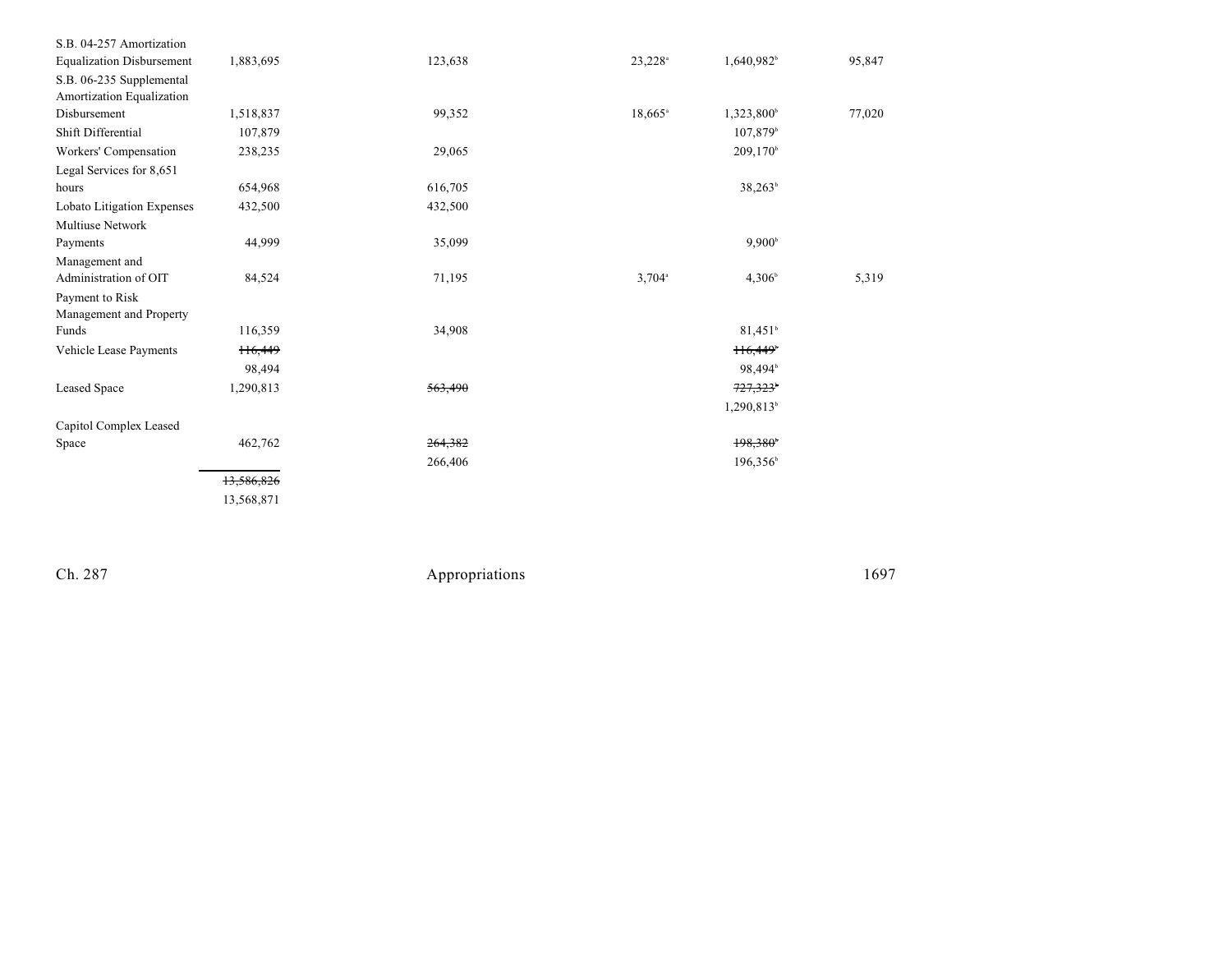|                   |       |                 | APPROPRIATION FROM |              |                       |                |  |
|-------------------|-------|-----------------|--------------------|--------------|-----------------------|----------------|--|
| <b>ITEM &amp;</b> | TOTAL | <b>GENER AL</b> | <b>GENERAL</b>     | <b>CASH</b>  | <b>REAPPROPRIATED</b> | <b>FEDERAL</b> |  |
| <b>SUBTOTAL</b>   |       | <b>FUND</b>     | <b>FUND</b>        | <b>FUNDS</b> | <b>FUNDS</b>          | <b>FUNDS</b>   |  |
|                   |       |                 | <b>EXEMPT</b>      |              |                       |                |  |
|                   |       |                 |                    |              |                       |                |  |

<sup>a</sup> These amounts shall be from various sources of cash funds.

<sup>b</sup> Of these amounts, \$9,489,012 \$10,052,502 shall be from fees collected from state agencies related to the operation of Statewide Information Technology Services pursuant to Title 24, Article 37.5, C.R.S., and \$806,707 \$786,728 shall be from statewide indirect costs.

| (C) Governor's Energy Office    |           |                      |                          |
|---------------------------------|-----------|----------------------|--------------------------|
| Program Administration          | 1,178,123 |                      | $1,178,123$ <sup>a</sup> |
|                                 |           |                      | $(26.1$ FTE)             |
| School Energy Efficiency        | 207,975   | 207,975 <sup>b</sup> |                          |
|                                 |           | $(2.0$ FTE)          |                          |
| Legal Services for 230          |           |                      |                          |
| hours                           | 17,413    |                      | 17,413                   |
| <b>Indirect Cost Assessment</b> | 37,036    | 37,036               |                          |
|                                 | 70,580    | $70,580^{\circ}$     |                          |
|                                 | 1,440,547 |                      |                          |
|                                 | 1,474,091 |                      |                          |
|                                 |           |                      |                          |

<sup>a</sup> This amount includes petroleum escrow violation awards and federal state energy program grants estimated to be received by the Governor's Energy Office, and is included for informational purposes only.

<sup>b</sup> This amount shall be from the Public School Energy Efficiency Fund created in Section 39-29-109.5 (2), C.R.S. Moneys in the Public School Energy Fund are continuously appropriated pursuant to Section 39-29-109.5 (2), C.R.S., and are included for informational purposes only.

 $\cdot$  This amount shall be from various sources of cash funds.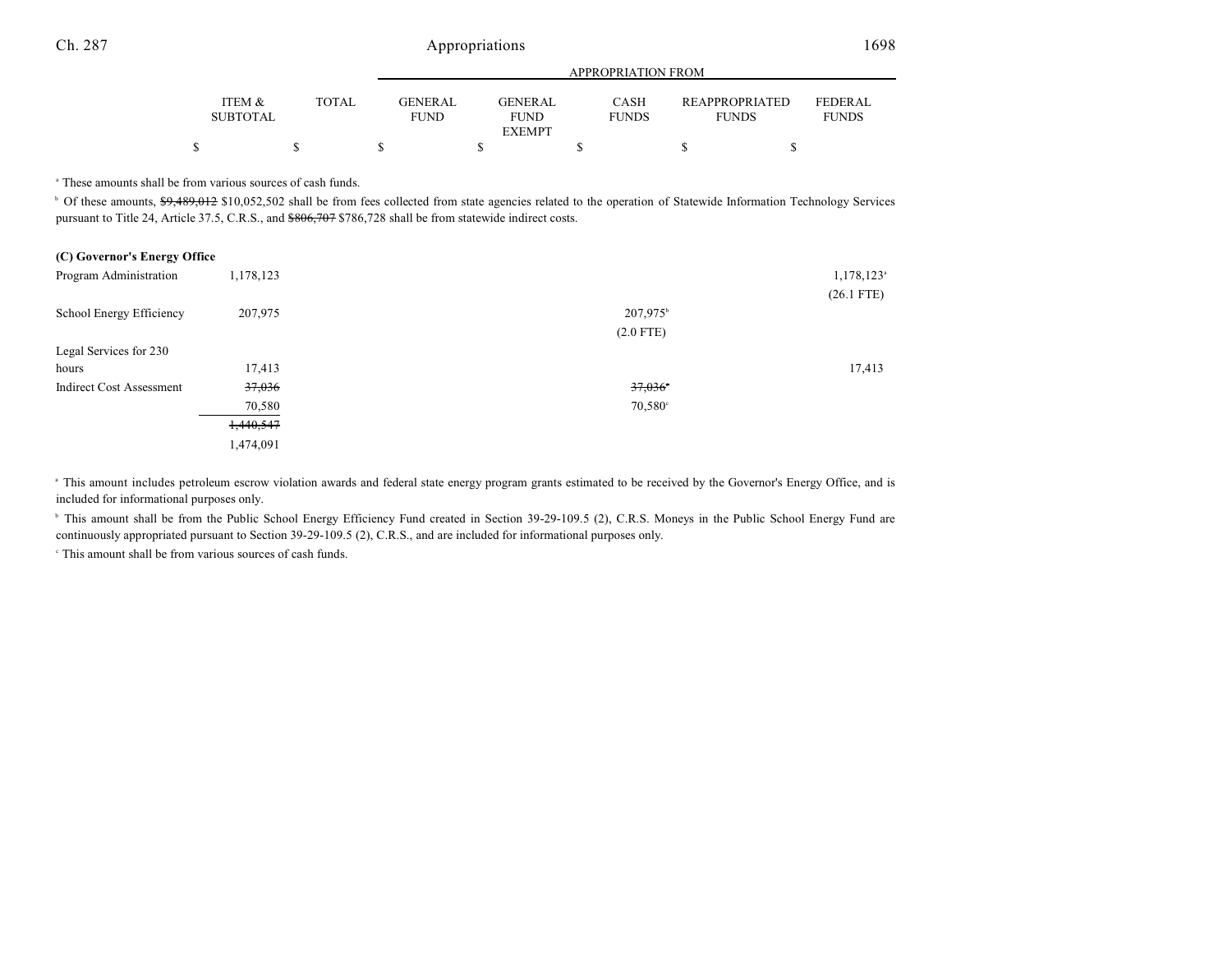## **(D) Other Programs and Grants**

Program Administration 26,158 26,158 26,158 26,158 26,158 26,158 26,158 26,158 26,158 26,158 26,158 26,158 26,158 26,158 26,158 26,158 26,158 26,158 26,158 26,158 26,158 26,158 26,158 26,158 26,158 26,158 26,158 26,158 26,

<sup>a</sup> This amount shall be from the Disabled Parking Education and Enforcement Fund created in Section 42-1-226, C.R.S.

| (E) Office of Homeland Security       |            |             |                     |              |
|---------------------------------------|------------|-------------|---------------------|--------------|
| Program Administration                | 958,532    |             |                     | 958,532      |
|                                       |            |             |                     | $(10.0$ FTE) |
| Grants and Training                   | 18,761,187 |             |                     | 18,761,187   |
|                                       | 19,719,719 |             |                     |              |
|                                       |            |             |                     |              |
|                                       |            | 37,175,012  |                     |              |
|                                       |            | 37,190,601  |                     |              |
|                                       |            |             |                     |              |
| (2) OFFICE OF THE LIEUTENANT GOVERNOR |            |             |                     |              |
| Administration                        | 298,267    | 221,233     | 77,034 <sup>a</sup> |              |
|                                       |            | $(2.7$ FTE) | $(1.0$ FTE)         |              |
| Discretionary Fund                    | 2,875      | 2,875       |                     |              |
| Commission of Indian                  |            |             |                     |              |
| Affairs                               | 78,086     | 76,902      | $1,184^b$           |              |
|                                       |            | $(2.3$ FTE) |                     |              |
|                                       |            |             |                     |              |
|                                       |            | 379,228     |                     |              |
|                                       |            |             |                     |              |

<sup>a</sup> This amount shall be from the Early Childhood Cash Fund created in Section 26-6.5-109 (1), C.R.S.

 $\,^{\circ}$  This amount shall be from private donations.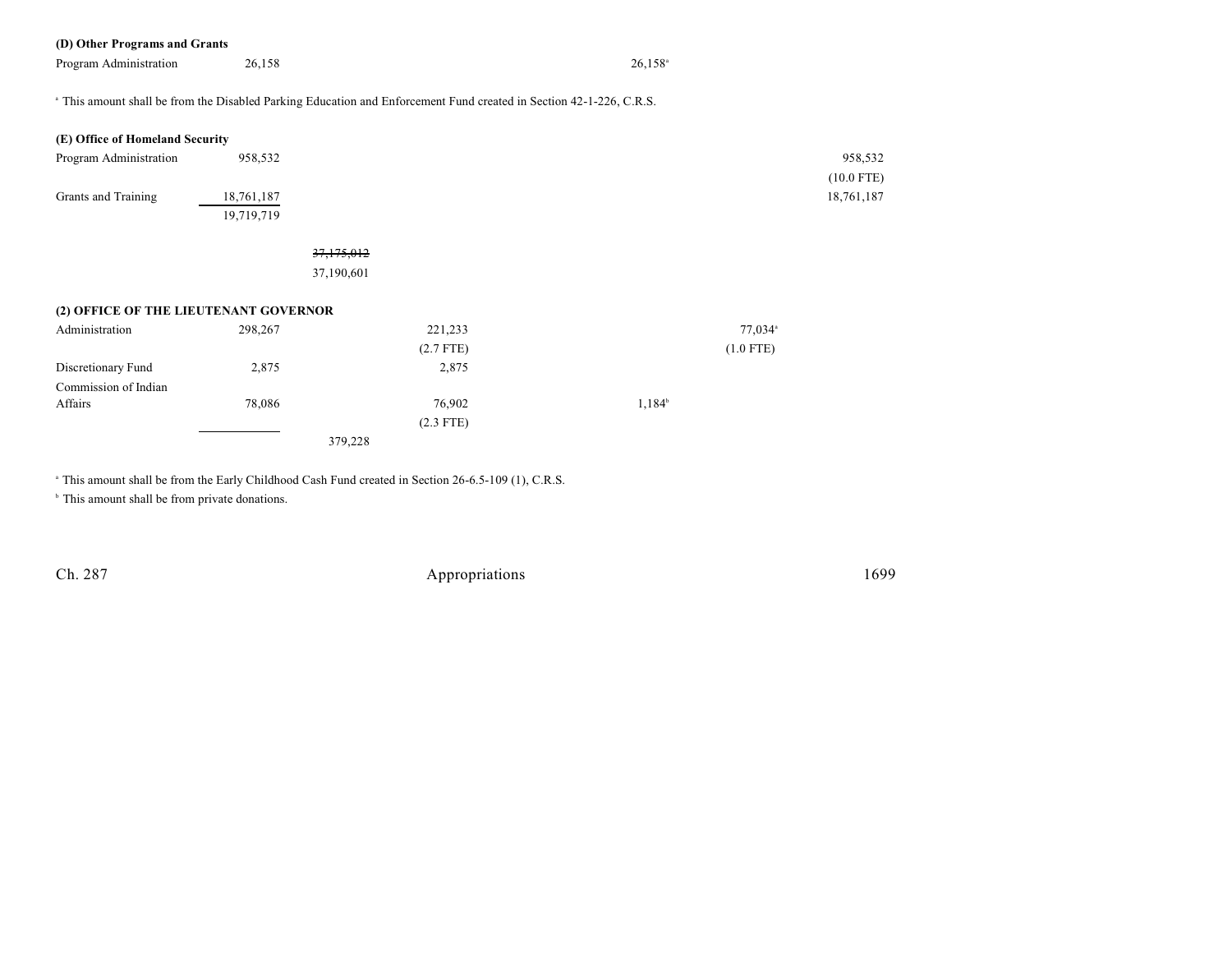# Appropriations 1700

|                                                                              |                           |              |                               |                                                | APPROPRIATION FROM   |                                       |                                |
|------------------------------------------------------------------------------|---------------------------|--------------|-------------------------------|------------------------------------------------|----------------------|---------------------------------------|--------------------------------|
|                                                                              | ITEM &<br><b>SUBTOTAL</b> | <b>TOTAL</b> | <b>GENERAL</b><br><b>FUND</b> | <b>GENERAL</b><br><b>FUND</b><br><b>EXEMPT</b> | CASH<br><b>FUNDS</b> | <b>REAPPROPRIATED</b><br><b>FUNDS</b> | <b>FEDERAL</b><br><b>FUNDS</b> |
|                                                                              | \$                        | \$           | \$                            | \$                                             | \$                   | \$                                    | \$                             |
| (3) OFFICE OF STATE PLANNING AND BUDGETING                                   |                           |              |                               |                                                |                      |                                       |                                |
| <b>Personal Services</b>                                                     | 1,403,975                 |              |                               |                                                |                      | 1,403,975 <sup>a</sup>                |                                |
|                                                                              |                           |              |                               |                                                |                      | $(19.5$ FTE)                          |                                |
|                                                                              |                           |              |                               |                                                |                      |                                       |                                |
| <b>Operating Expenses</b>                                                    | 50,944                    |              |                               |                                                |                      | 50,944 <sup>a</sup>                   |                                |
| <b>Economic Forecasting</b>                                                  |                           |              |                               |                                                |                      |                                       |                                |
| Subscriptions                                                                | 16,362                    |              |                               |                                                |                      | $16,362$ <sup>a</sup>                 |                                |
|                                                                              |                           | 1,471,281    |                               |                                                |                      |                                       |                                |
| <sup>a</sup> These amounts shall be from statewide indirect cost recoveries. |                           |              |                               |                                                |                      |                                       |                                |
| (4) ECONOMIC DEVELOPMENT PROGRAMS                                            |                           |              |                               |                                                |                      |                                       |                                |
| Administration                                                               | 597,994                   |              | 548,267                       |                                                | $2,435^{\circ}$      | $45,142$ <sup>b</sup>                 | 2,150                          |
|                                                                              |                           |              | $(6.0$ FTE)                   |                                                |                      |                                       |                                |
| Vehicle Lease Payments                                                       | 15,161                    |              | 15,161                        |                                                |                      |                                       |                                |
| Leased Space                                                                 | 231,540                   |              | 231,540                       |                                                |                      |                                       |                                |
| <b>Global Business</b>                                                       |                           |              |                               |                                                |                      |                                       |                                |
| Development                                                                  | 2,045,803                 |              | 1,467,716                     |                                                | 219,950°             |                                       | 358,137                        |
|                                                                              | $(17.6$ FTE)              |              |                               |                                                |                      |                                       |                                |
| Leading Edge Program                                                         |                           |              |                               |                                                |                      |                                       |                                |
| Grants                                                                       | 126,407                   |              | 50,976                        |                                                | 75,431 <sup>d</sup>  |                                       |                                |
| <b>Small Business</b>                                                        |                           |              |                               |                                                |                      |                                       |                                |
| <b>Development Centers</b>                                                   | 1,295,168                 |              | 84,522                        |                                                |                      |                                       | 1,210,646                      |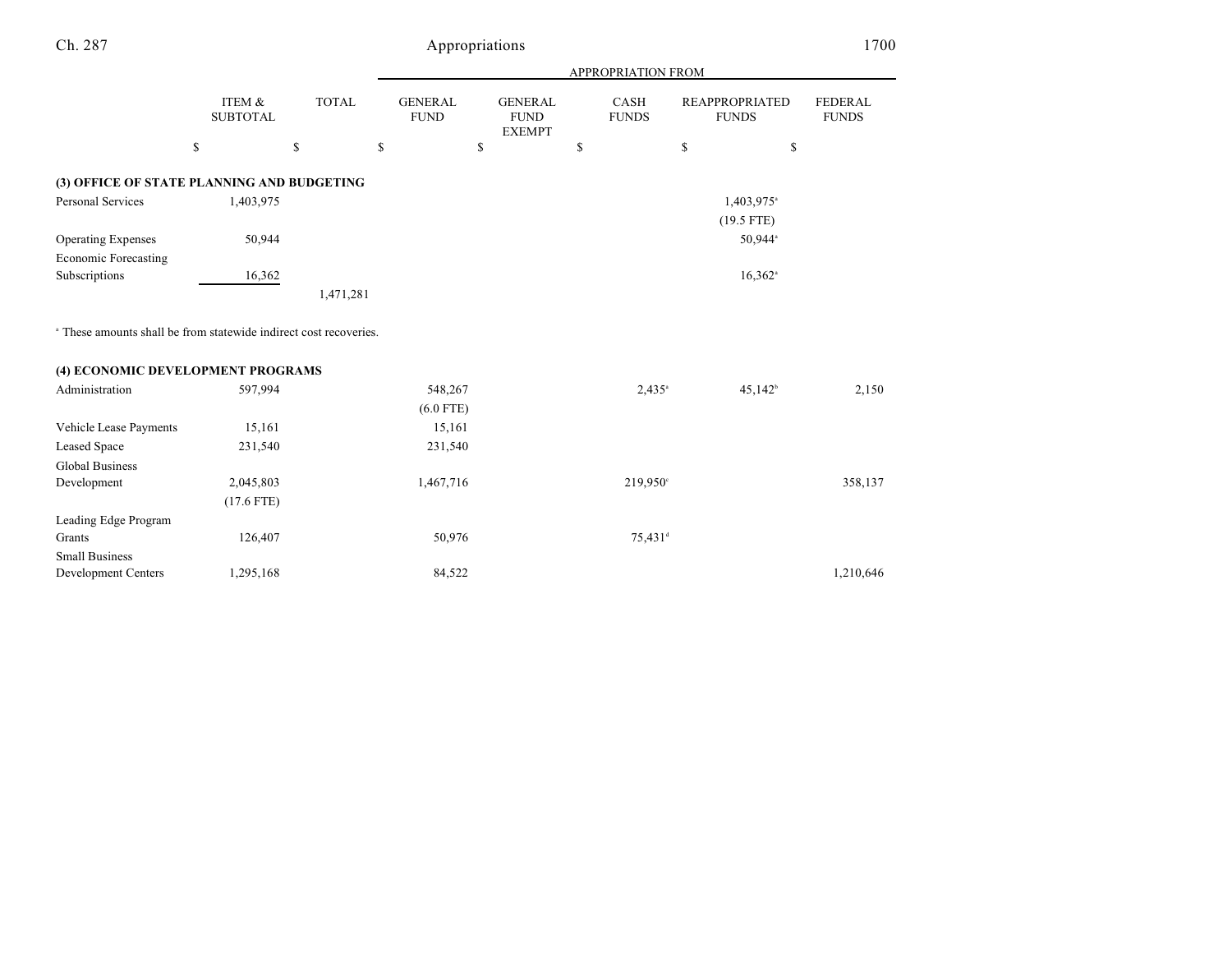|                                 |           |            | $(1.5$ FTE) |                        |                       | $(2.5$ FTE) |
|---------------------------------|-----------|------------|-------------|------------------------|-----------------------|-------------|
| Economic Development            |           |            |             |                        |                       |             |
| Commission - General            |           |            |             |                        |                       |             |
| Economic Incentives and         |           |            |             |                        |                       |             |
| Marketing                       | 1,056,882 |            | 1,013,764   | $43,118$ °             |                       |             |
|                                 |           |            | $(3.0$ FTE) | $(0.5$ FTE)            |                       |             |
| Colorado First Customized       |           |            |             |                        |                       |             |
| Job Training                    | 2,725,022 |            | 2,725,022   |                        |                       |             |
| <b>CAPCO</b> Administration     | 80,281    |            |             |                        | $80,281$ <sup>f</sup> |             |
|                                 |           |            |             |                        | $(2.0$ FTE)           |             |
| Council on Creative             |           |            |             |                        |                       |             |
| Industries                      | 764,397   |            |             |                        |                       | 764,397     |
|                                 |           |            |             |                        |                       | $(1.0$ FTE) |
| <b>Bioscience Discovery</b>     |           |            |             |                        |                       |             |
| Evaluation                      | 5,500,000 |            |             | 5,500,000 <sup>s</sup> |                       |             |
|                                 |           |            |             | $(0.6$ FTE)            |                       |             |
| <b>Indirect Cost Assessment</b> | 22,030    |            |             | 22,030                 |                       |             |
|                                 | 38,322    |            |             | 38,322 <sup>a</sup>    |                       |             |
|                                 |           | 14,460,685 |             |                        |                       |             |
|                                 |           | 14,476,977 |             |                        |                       |             |

<sup>a</sup> These amounts shall be from various sources of cash funds.

 $^{\circ}$  This amount shall be from statewide indirect cost recoveries.

 Of this amount, \$215,000 shall be from various fees collected from participants in activities conducted by the division and \$4,950 shall be from the Minority Business <sup>c</sup> Fund created in Section 24-49.5-104 (1), C.R.S.

 $d$  This amount shall be from grants and donations.

<sup>e</sup> This amount shall be from the Colorado Innovation Investment Tax Credit Cash Fund created in Section 24-48.5-112 (6) (a), C.R.S.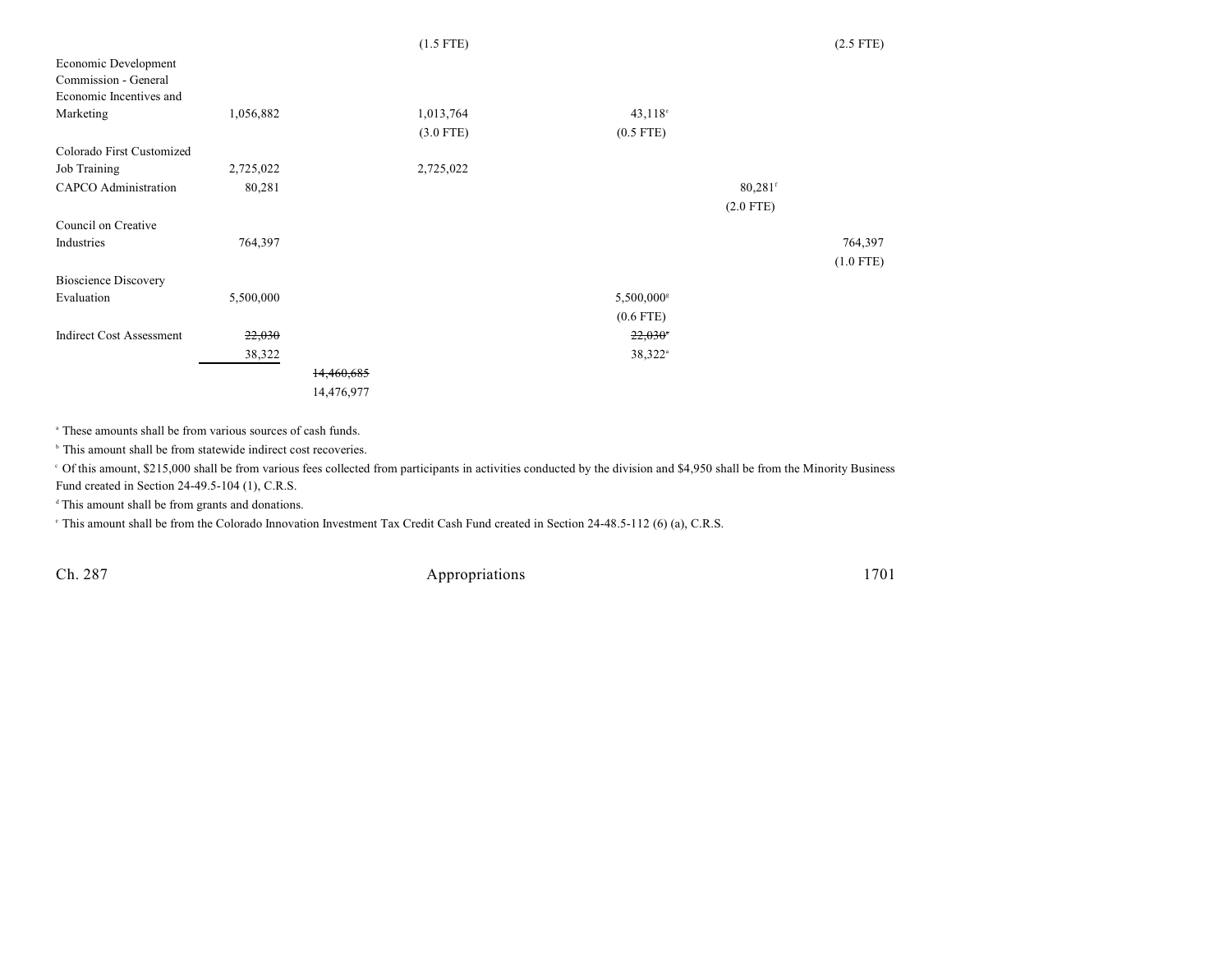|                           |              |                               | APPROPRIATION FROM     |                             |                                |                                |  |
|---------------------------|--------------|-------------------------------|------------------------|-----------------------------|--------------------------------|--------------------------------|--|
| ITEM &<br><b>SUBTOTAL</b> | <b>TOTAL</b> | <b>GENERAL</b><br><b>FUND</b> | GENERAL<br><b>FUND</b> | <b>CASH</b><br><b>FUNDS</b> | REAPPROPRIATED<br><b>FUNDS</b> | <b>FEDERAL</b><br><b>FUNDS</b> |  |
|                           |              |                               | <b>EXEMPT</b>          |                             |                                |                                |  |
|                           |              |                               |                        |                             |                                |                                |  |

<sup>f</sup>This amount shall be transferred from the Division of Insurance Cash Fund pursuant to Section 24-48.5-106 (3), C.R.S., in the Department of Regulatory Agencies. <sup>8</sup> This amount shall be from the Bioscience Discovery Evaluation Cash Fund created in Section 24-48.5-108 (5) (a), C.R.S., and is shown for informational purposes only.

#### **(5) OFFICE OF INFORMATION TECHNOLOGY**

#### **(A) Management and**

| <b>Administration of OIT</b>    |           |                          |
|---------------------------------|-----------|--------------------------|
| Personal Services               | 1,127,581 | $1,127,581$ <sup>a</sup> |
|                                 |           | $(13.0$ FTE)             |
| <b>Operating Expenses</b>       | 150,268   | $150,268$ <sup>a</sup>   |
| Statewide IT Management         | 5,233,061 | 5,233,061 <sup>a</sup>   |
|                                 |           | $(68.9$ FTE)             |
| Legal Services for 26 hours     | 1.968     | $1,968^{\circ}$          |
| <b>Indirect Cost Assessment</b> | 12,373    | $12.373^a$               |
|                                 | 6,525,251 |                          |

<sup>a</sup> These amounts shall be from user fees collected from other state agencies, and deposited in the Information Technology Revolving Fund created in Section 24-37.5-112 (1) (a), C.R.S.

#### **(B) Computer Center Services**

(1) Computer Services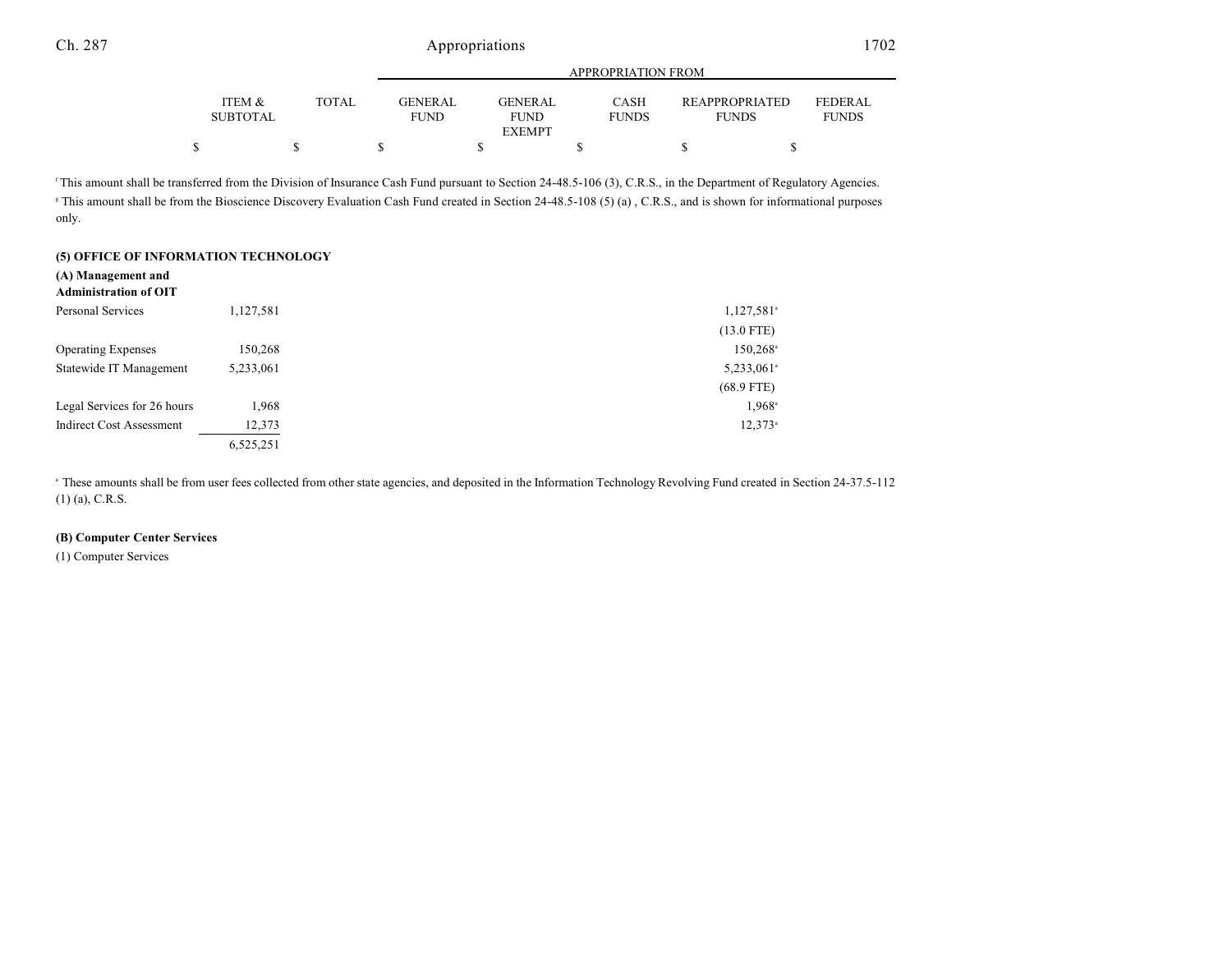| Personal Services               | 44,270,197 |           | 44,270,197 <sup>a</sup>  |
|---------------------------------|------------|-----------|--------------------------|
|                                 |            |           | $(566.3$ FTE)            |
| <b>Operating Expenses</b>       | 5,761,199  | $2,328^b$ | 5,758,871                |
|                                 | 6,261,199  |           | $6,258,871$ <sup>a</sup> |
| Rental, Lease, or               |            |           |                          |
| Lease/Purchase of Central       |            |           |                          |
| Processing Unit                 | 336,034    |           | 336,034 <sup>a</sup>     |
| <b>Indirect Cost Assessment</b> | 1,096,776  |           | $1,096,776$ <sup>a</sup> |
|                                 | 51,464,206 |           |                          |
|                                 | 51,964,206 |           |                          |

<sup>a</sup> These amounts shall be from fees collected from user agencies, and deposited in the Computer Services Revolving Fund created in Section 24-37.5-604 (2), C.R.S., or the Information Technology Revolving Fund created in Section 24-37.5-112 (1) (a), C.R.S.

<sup>h</sup> This amount shall be from fees collected from various local governments, and deposited in the Computer Services Revolving Fund created in Section 24-37.5-604 (2), C.R.S.

| (2) Statewide Information Technology |         |                        |
|--------------------------------------|---------|------------------------|
| Services Administration              |         |                        |
| Personal Services                    | 444.303 | $444.303$ <sup>a</sup> |
|                                      |         | $(5.0$ FTE)            |
| <b>Operating Expenses</b>            | 6,450   | $6,450^{\circ}$        |
|                                      | 450,753 |                        |

<sup>a</sup> These amounts shall be from user fees collected from other state agencies, and deposited in the Computer Services Revolving Fund created in Section 24-37.5-604 (2), C.R.S, or the Information Technology Revolving Fund created in Section 24-37.5-112 (1) (a), C.R.S.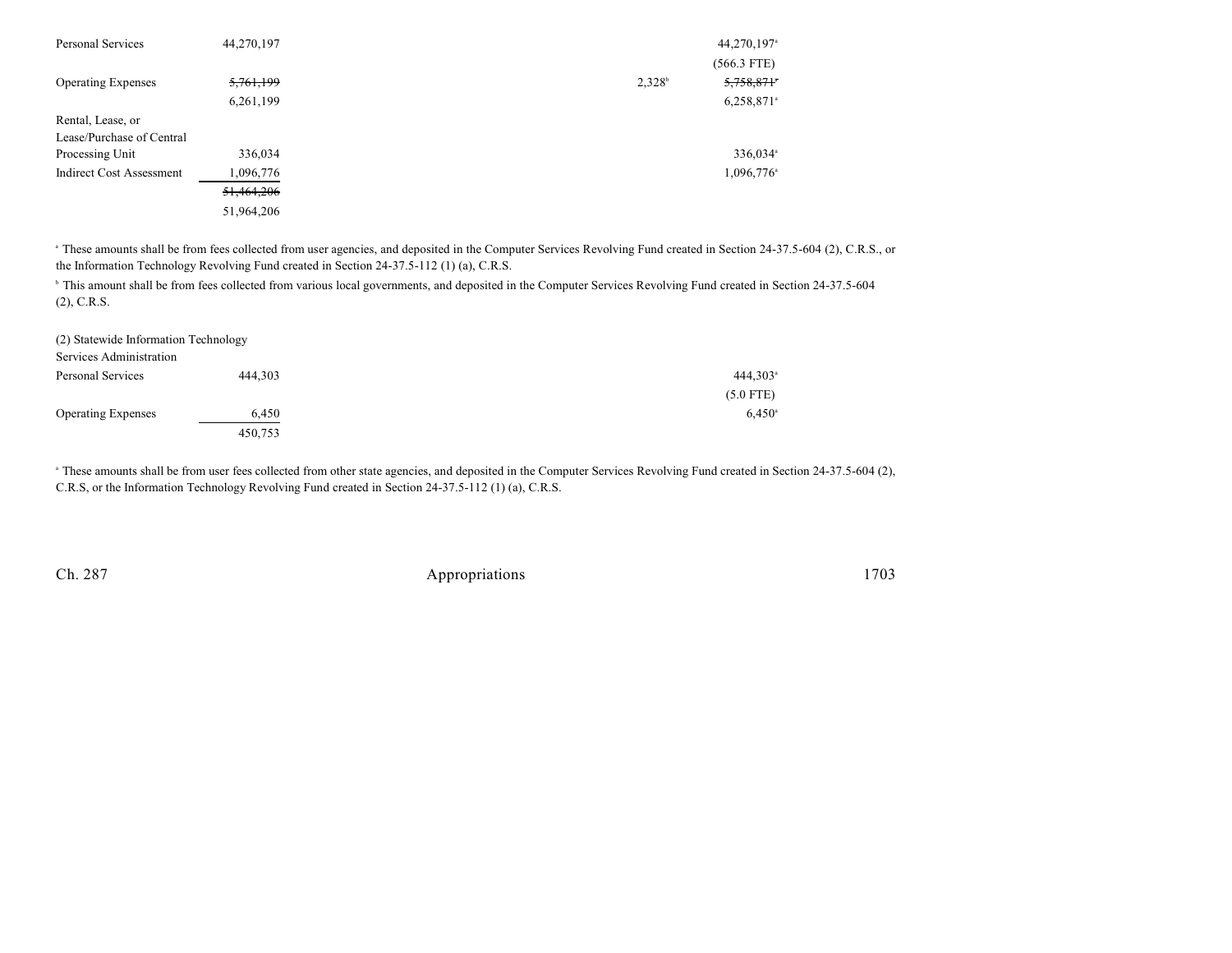|                                           | <b>APPROPRIATION FROM</b> |    |              |    |                               |    |                                                |                             |                                       |                         |
|-------------------------------------------|---------------------------|----|--------------|----|-------------------------------|----|------------------------------------------------|-----------------------------|---------------------------------------|-------------------------|
|                                           | ITEM &<br><b>SUBTOTAL</b> |    | <b>TOTAL</b> |    | <b>GENERAL</b><br><b>FUND</b> |    | <b>GENERAL</b><br><b>FUND</b><br><b>EXEMPT</b> | <b>CASH</b><br><b>FUNDS</b> | <b>REAPPROPRIATED</b><br><b>FUNDS</b> | FEDERAL<br><b>FUNDS</b> |
|                                           | \$                        | \$ |              | \$ |                               | \$ |                                                | \$                          | \$<br>\$                              |                         |
| (3) Customer Service<br>Personal Services | 840,574                   |    |              |    |                               |    |                                                |                             | 840,574 <sup>a</sup><br>$(11.0$ FTE)  |                         |
| <b>Operating Expenses</b>                 | 14,625<br>855,199         |    |              |    |                               |    |                                                |                             | $14,625$ <sup>a</sup>                 |                         |

<sup>a</sup> These amounts shall be from user fees collected from other state agencies, and deposited in the Computer Services Revolving Fund created in Section 24-37.5-604 (2), C.R.S., or the Information Technology Revolving Fund created in Section 24-37.5-112 (1) (a), C.R.S.

| (4) Technology Management Unit |           |                        |
|--------------------------------|-----------|------------------------|
| Personal Services              | 2,886,684 | 2,886,684 <sup>a</sup> |
|                                |           | $(32.5$ FTE)           |
| <b>Operating Expenses</b>      | 364.371   | $364.371$ <sup>a</sup> |
|                                | 3,251,055 |                        |

<sup>a</sup> These amounts shall be from fees collected from user agencies, and deposited in the Computer Services Revolving Fund created in Section 24-37.5-604 (2), C.R.S., or the Information Technology Revolving Fund created in Section 24-37.5-112 (1) (a), C.R.S.

#### **(C) Network Services**

| (1) Network Services |           |           |
|----------------------|-----------|-----------|
| Personal Services    | 7,590,673 | 7,590,673 |

 $7,590,673$ <sup>a</sup>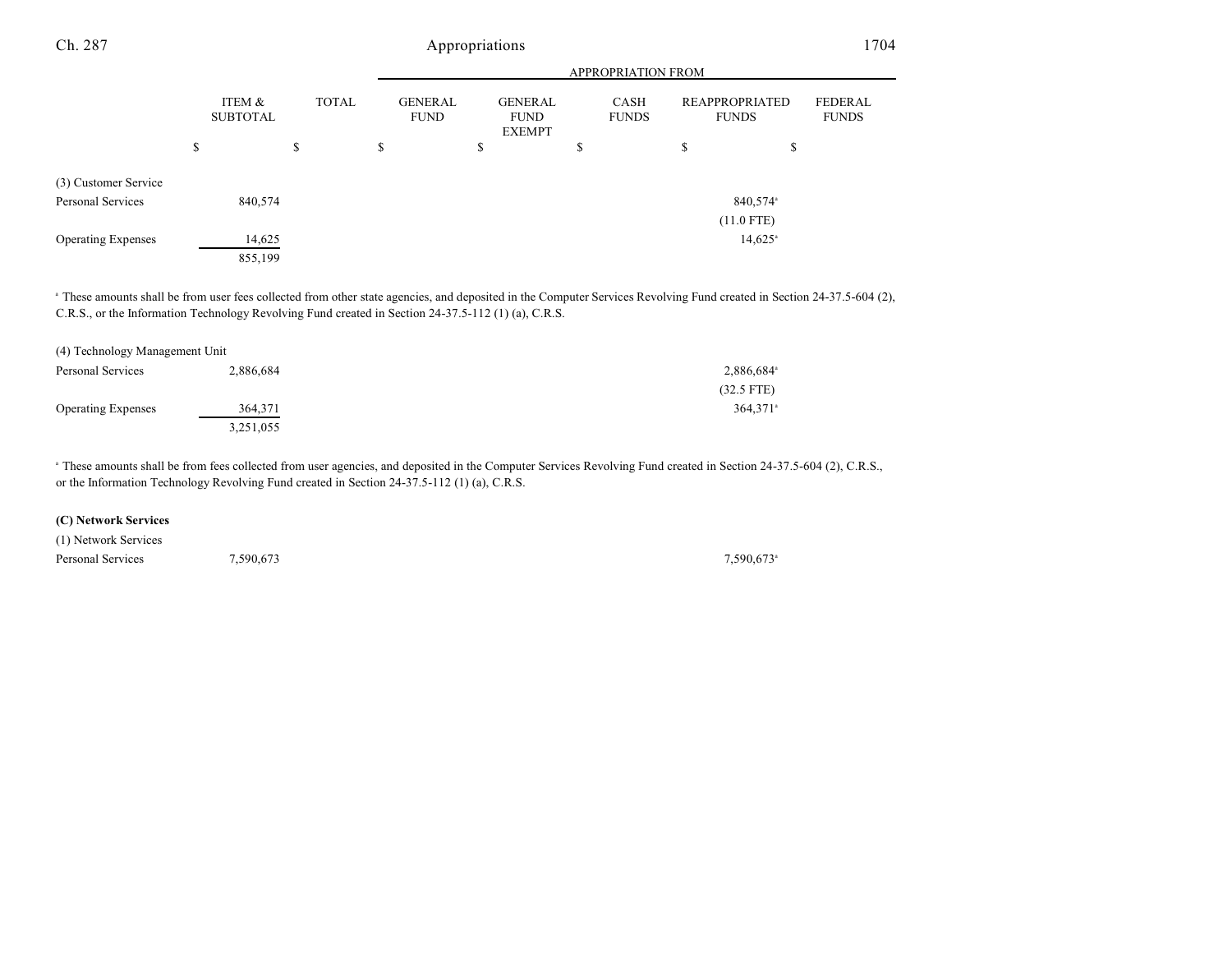|                                 |            | $(90.6$ FTE)                                   |  |
|---------------------------------|------------|------------------------------------------------|--|
| <b>Operating Expenses</b>       | 16,200,371 | $1,200,000^{\circ}$<br>15,000,371 <sup>a</sup> |  |
| Toll-free Telephone Access      |            |                                                |  |
| to Members of the General       |            |                                                |  |
| Assembly                        | 25,000     | $25,000^{\circ}$                               |  |
| <b>Indirect Cost Assessment</b> | 267,245    | $267,245$ <sup>a</sup>                         |  |
|                                 | 24,083,289 |                                                |  |

<sup>a</sup> These amounts shall be from fees collected from user agencies, and deposited in the Telecommunications Revolving Fund created in Section 24-37.5-505 (1), C.R.S., or the Information Technology Revolving Fund created in Section 24-37.5-112 (1) (a), C.R.S.

<sup>h</sup> This amount shall be from user fees collected from non-state agencies, and deposited in the Telecommunications Revolving Fund created in Section 24-37.5-505 (1), C.R.S.

| (2) Order Billing         |         |                        |
|---------------------------|---------|------------------------|
| Personal Services         | 620.946 | $620,946$ <sup>a</sup> |
|                           |         | $(9.0$ FTE)            |
| <b>Operating Expenses</b> | 10,750  | $10,750^{\circ}$       |
|                           | 631,696 |                        |

<sup>a</sup> These amounts shall be from user fees collected from other state agencies, and deposited in the Telecommunications Revolving Fund created in Section 24-37.5-505 (1), C.R.S., or the Information Technology Revolving Fund created in Section 24-37.5-112 (1) (a), C.R.S.

| (D) Communication         |              |
|---------------------------|--------------|
| <b>Services</b>           |              |
| Personal Services         | 3,685,808    |
|                           | $(46.0$ FTE) |
| <b>Operating Expenses</b> | 183,231      |
|                           |              |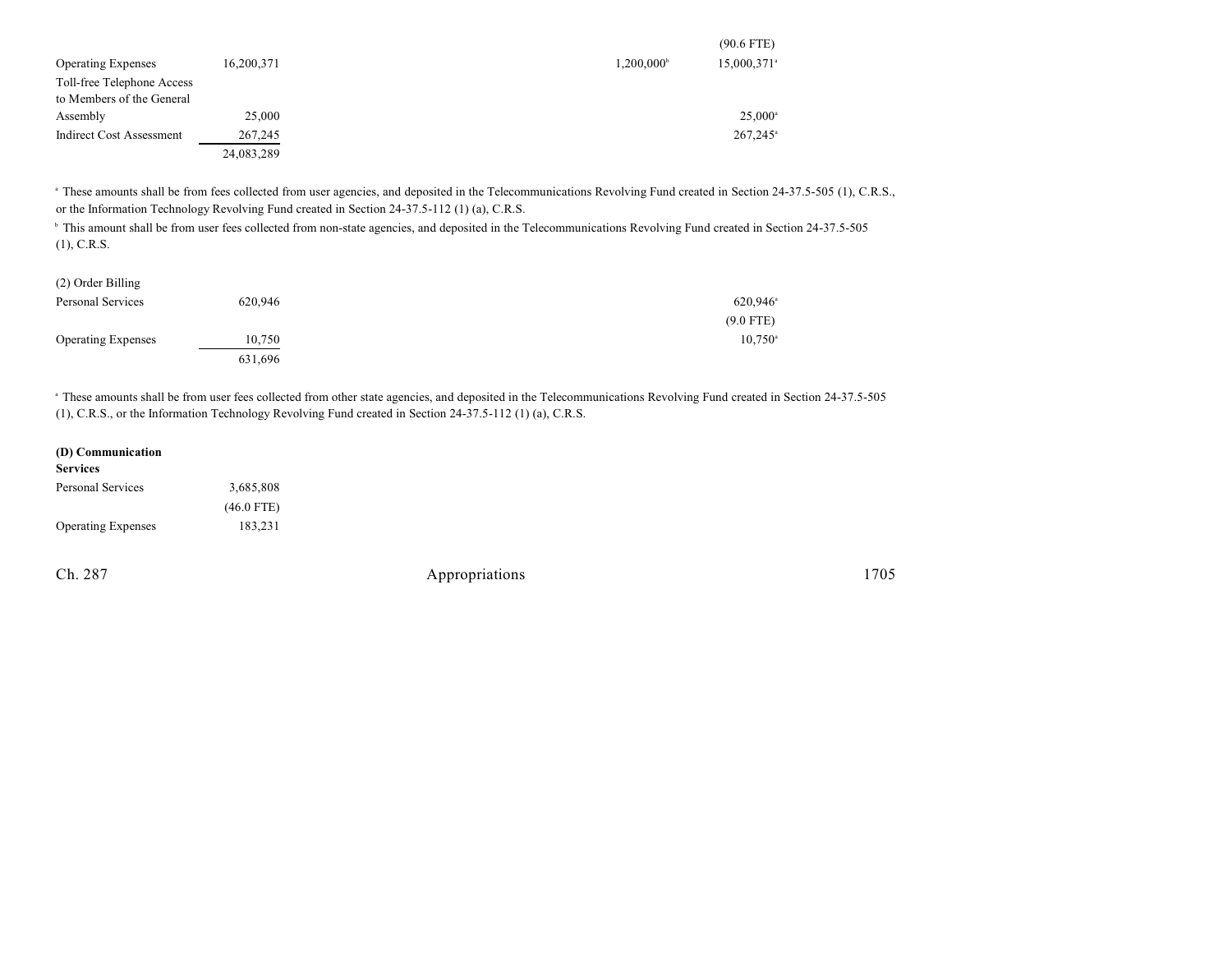|--|--|

|                                 |                           |              |                               | <b>APPROPRIATION FROM</b>                      |                      |                                       |                                |  |
|---------------------------------|---------------------------|--------------|-------------------------------|------------------------------------------------|----------------------|---------------------------------------|--------------------------------|--|
|                                 | ITEM &<br><b>SUBTOTAL</b> | <b>TOTAL</b> | <b>GENERAL</b><br><b>FUND</b> | <b>GENERAL</b><br><b>FUND</b><br><b>EXEMPT</b> | CASH<br><b>FUNDS</b> | <b>REAPPROPRIATED</b><br><b>FUNDS</b> | <b>FEDERAL</b><br><b>FUNDS</b> |  |
|                                 | \$                        | \$           | \$                            | \$                                             | \$                   | \$                                    | \$                             |  |
| Training                        | 22,000                    |              |                               |                                                |                      |                                       |                                |  |
| Utilities                       | 165,002                   |              |                               |                                                |                      |                                       |                                |  |
| Local Systems                   |                           |              |                               |                                                |                      |                                       |                                |  |
| Development                     | 121,000                   |              |                               |                                                |                      |                                       |                                |  |
| <b>Indirect Cost Assessment</b> | 715,020                   |              |                               |                                                |                      |                                       |                                |  |
|                                 | 4,892,061                 |              |                               |                                                | $48,600^{\circ}$     | $4,722,461$ <sup>b</sup>              | $121,000^{\circ}$              |  |

<sup>a</sup> This amount shall be from user fees from non-state agencies.

<sup>b</sup> Of this amount, \$4,656,310 shall be from user fees and \$66,151 shall be transferred from the Department of Public Health and Environment from unexpended moenys in the Emergency Medical Services Account within the Highway Users Trust Fund that are not distributed to counties pursuant to Section 25-3.5-603 (3), C.R.S. This amount reflects funds anticipated to be received from the National Oceanic and Atmospheric Administration, and is shown for informational purposes only.

| (E) Colorado Benefits           |            |                         |
|---------------------------------|------------|-------------------------|
| Management System <sup>9a</sup> |            |                         |
| Personal Services               | 4,592,223  | 4,592,223 <sup>a</sup>  |
|                                 |            | $(58.5$ FTE)            |
| <b>Operating Expenses</b>       | 19,007,729 | 19,007,729              |
|                                 | 20,473,769 | 20,473,769 <sup>a</sup> |
|                                 | 23,599,952 |                         |
|                                 | 25,065,992 |                         |
|                                 |            |                         |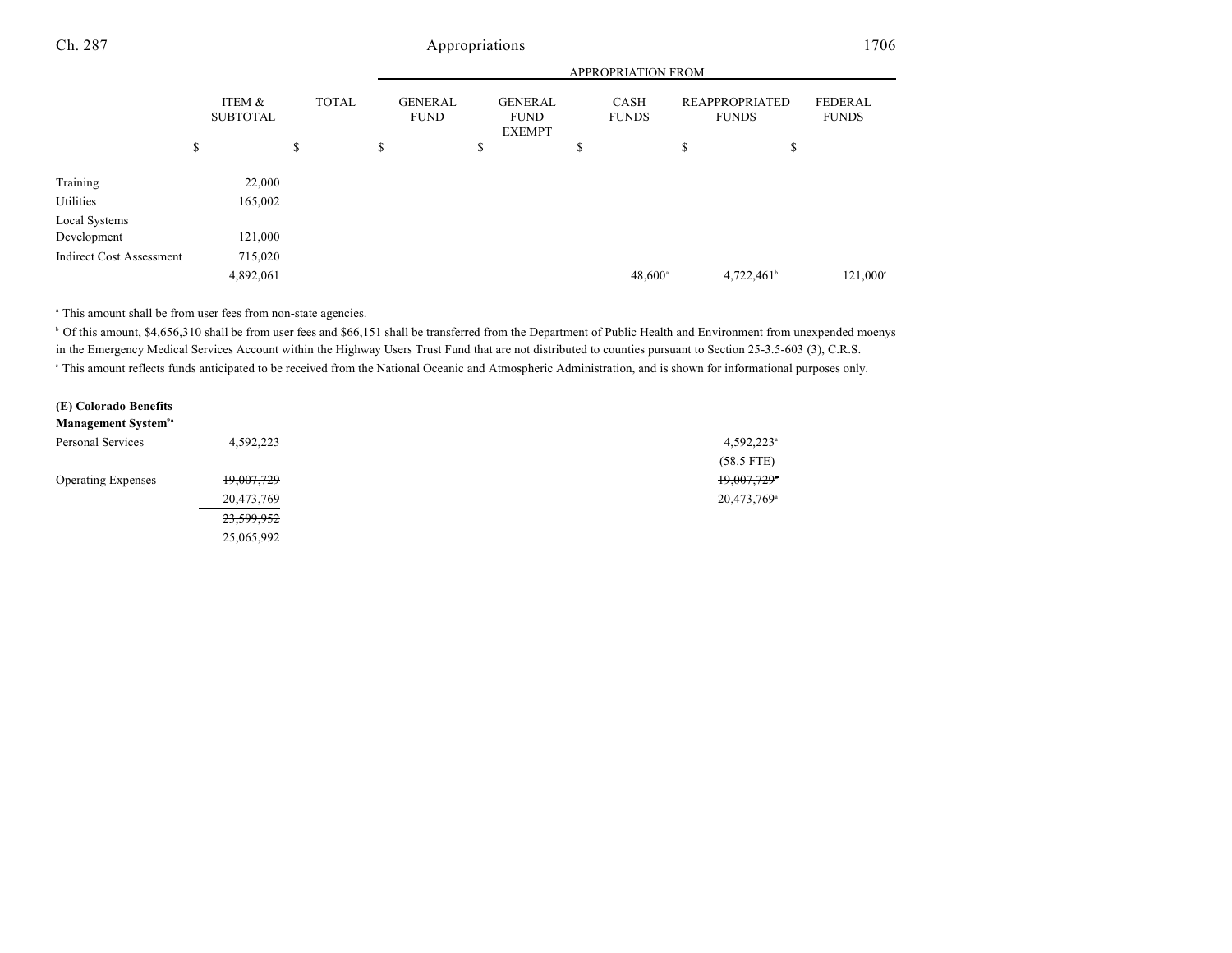<sup>a</sup> These amounts shall be from user fees collected from other state agencies, and deposited in the Information Technology Revolving Fund created in Section 24-37.5-112 (1) (a), C.R.S.

|                        | 115,753,462   |              |             |               |              |
|------------------------|---------------|--------------|-------------|---------------|--------------|
|                        | 117,719,502   |              |             |               |              |
|                        |               |              |             |               |              |
| <b>TOTALS PART IV</b>  |               |              |             |               |              |
| <b>(GOVERNOR-</b>      |               |              |             |               |              |
| <b>LIEUTENANT</b>      |               |              |             |               |              |
| <b>GOVERNOR- STATE</b> |               |              |             |               |              |
| <b>PLANNING AND</b>    |               |              |             |               |              |
| <b>BUDGETING</b> )     | \$169,239,668 | \$11,275,530 | \$7,722,816 | \$126,370,120 | \$23,871,202 |
|                        | \$171,237,589 | \$10,714,064 | \$7,772,652 | \$128,879,671 |              |

**FOOTNOTES** -- The following statements are referenced to the numbered footnotes throughout section 2.

9a Governor - Lieutenant Governor - State Planning and Budgeting, Office of Information Technology, Colorado Benefits Management System -- It is the intent of the General Assembly that any system changes to the Colorado Benefits Management System that result from legislation enacted to reduce State expenditures be prioritized to ensure that the State savings noted in the Legislative Council Staff Fiscal Note can be achieved within the time frames specified, to the extent possible.